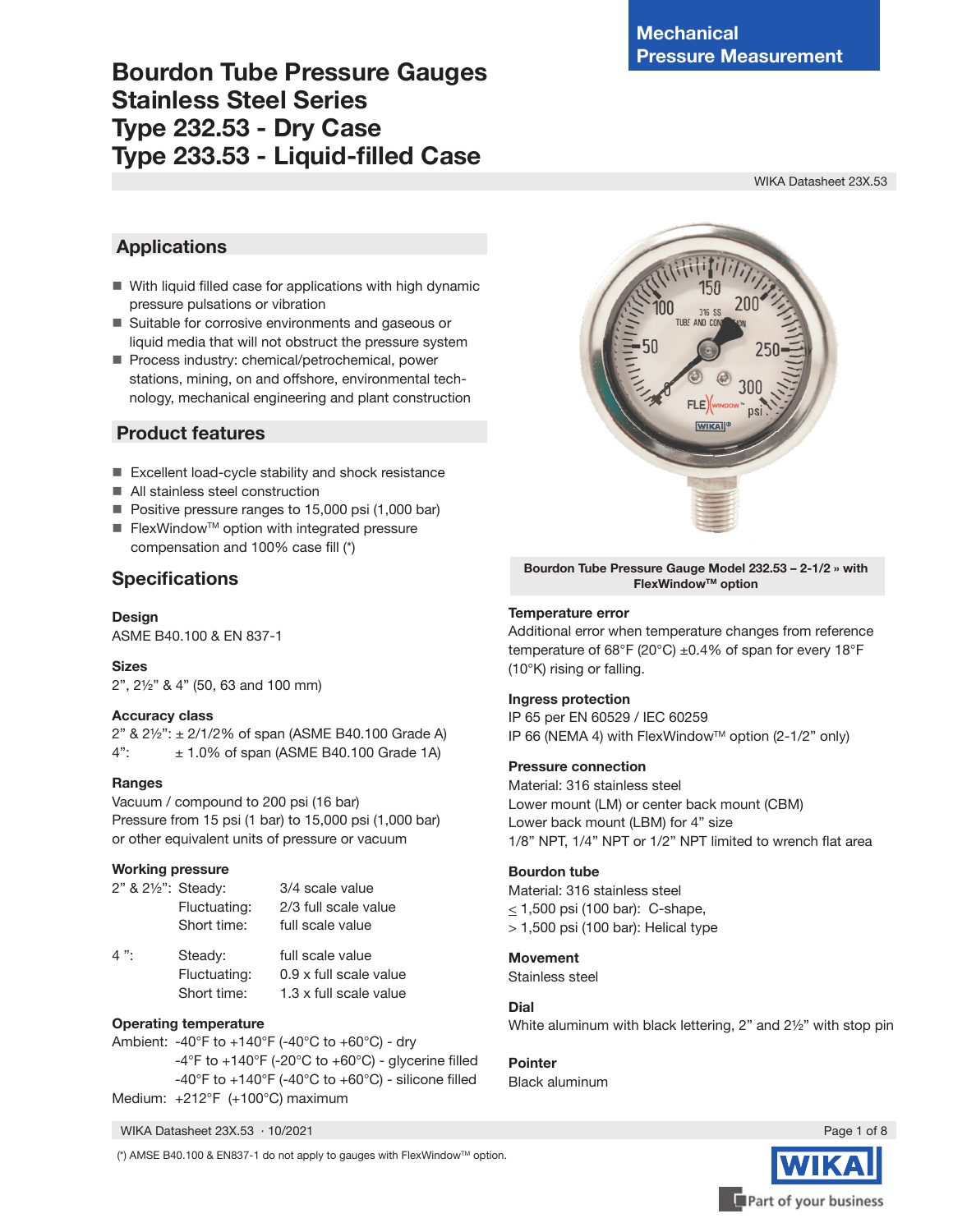#### **Case**

304 stainless steel with vent plug for ranges ≤ 300 psi (FlexWindowTM option without vent plug) and stainless steel crimp ring.

#### **Window**

Polycarbonate (standard) Laminated Safety Glass FlexWindowTM (Clear liquid silicone rubber)

#### **Case fill**

Model 233.53 – Glycerin, Glycerin/Water 100% Case fill with integrated pressure compensation with FlexWindowTM option (only available in 2-1/2")

#### **Approvals**

NGV 3.1 Approval (not available with FlexWindow™)

### **Optional extras**

- SS restrictor
- SS front flange
- SS rear flange (2½" and 4" only) ■ Zinc-plated steel or SS u-clamp bracket
- (field installable see note) ■ Cleaned for oxygen service
- (not available with FlexWindow™) Red drag pointer or mark pointer  $(2\frac{1}{2}\pi)$  and 4" only) (not available with FlexWindow™)
- External zero adjustment (4" size only)
- Other pressure connections
- Silicone or Halocarbon Oil case filling (not available with FlexWindow™)
- Other pressure scales available: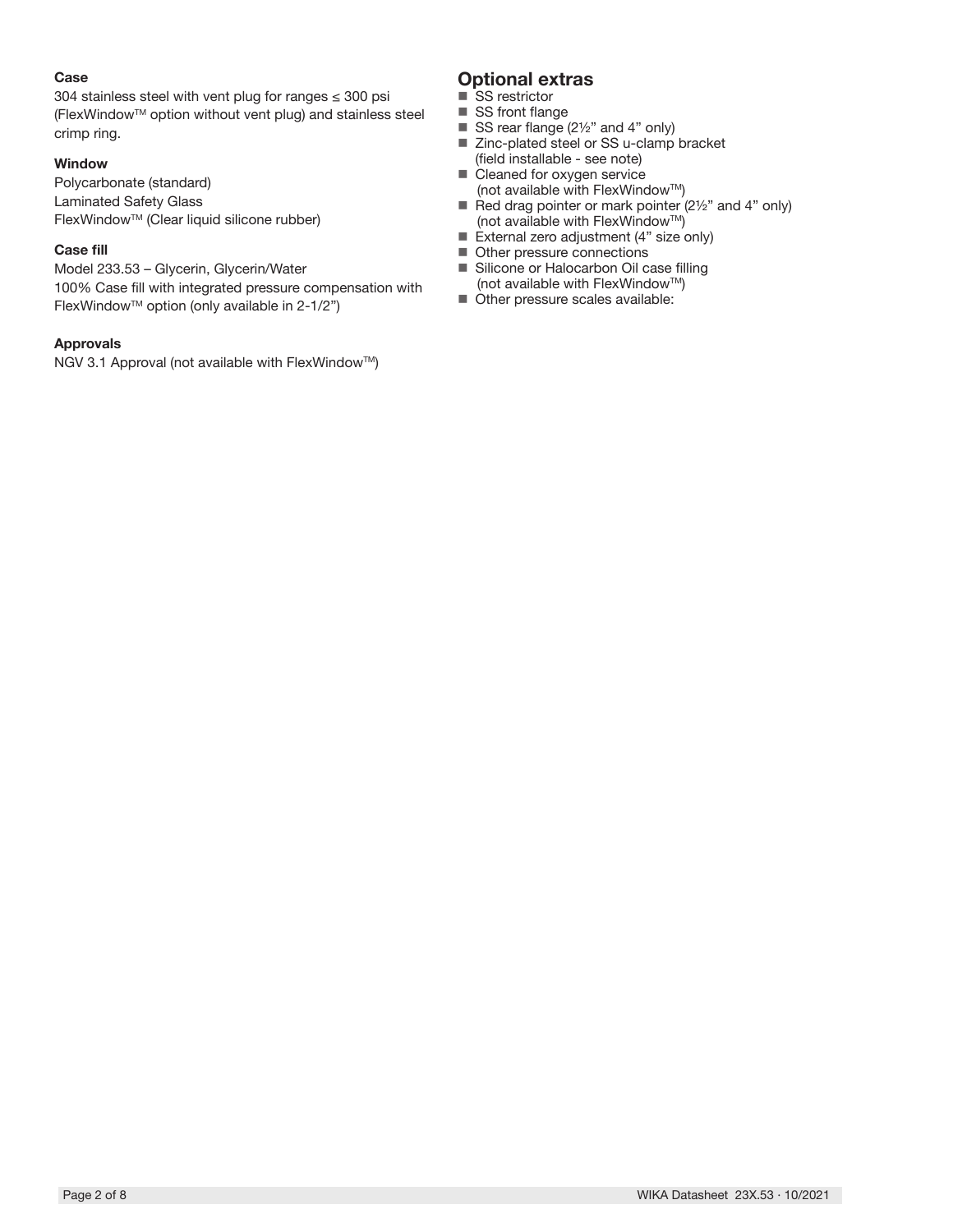**Dimensions**



**Recommended panel cutout is dimension D + 3 mm**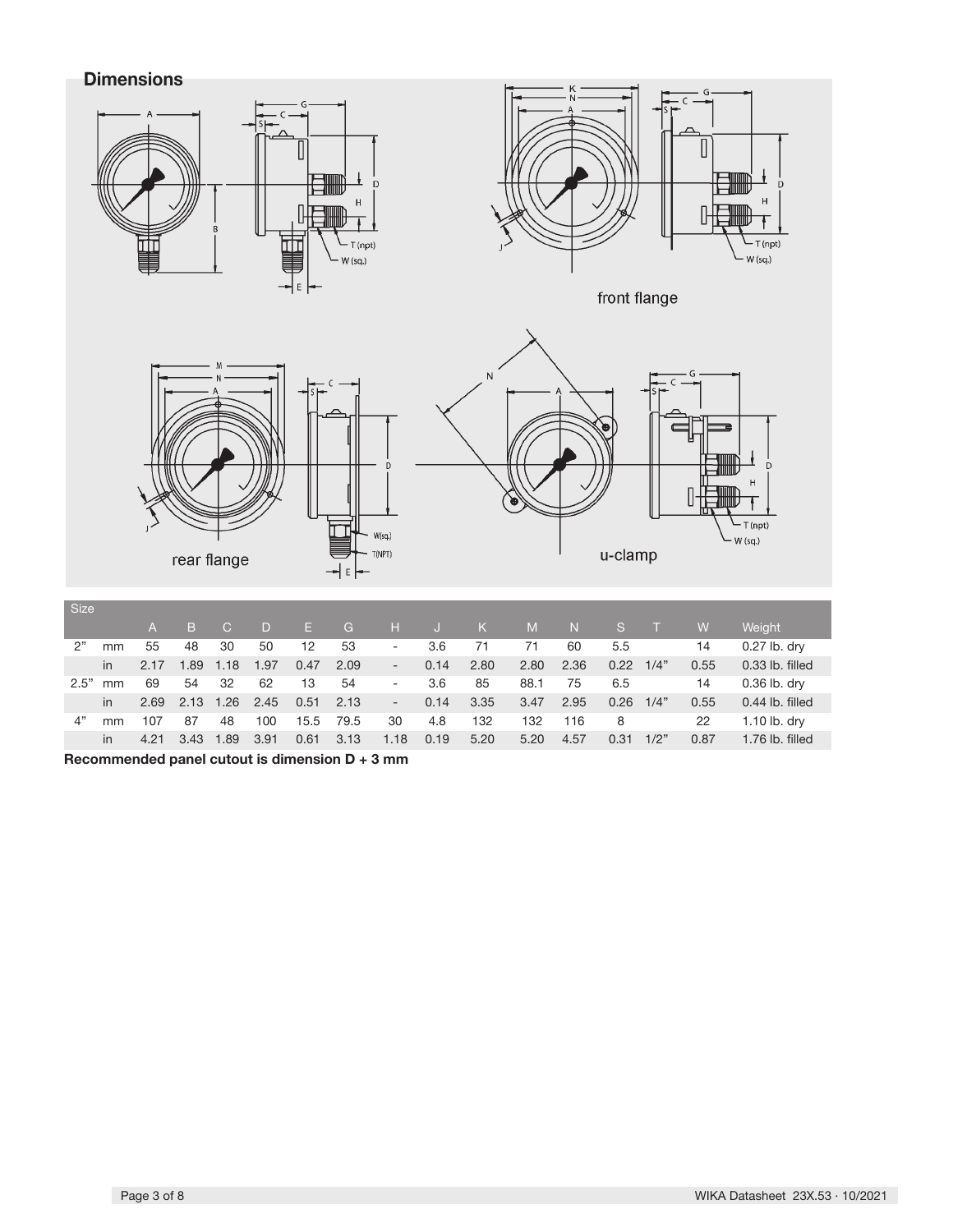## **Standard Order Code - 23X.53 2"**

|   |     | <b>Measuring System</b>            |    |           | 2nd Scale / Special Scale                     |
|---|-----|------------------------------------|----|-----------|-----------------------------------------------|
|   | з   | <b>Stainless Steel</b>             |    | z         | without                                       |
|   |     | <b>Case filling</b>                |    | в         | 2nd scale bar                                 |
|   | 2   | without                            |    | P         | 2nd scale psi                                 |
| 2 | з   | with                               |    | L         | 2nd scale kPa                                 |
|   |     | Case                               |    | Е         | 2nd scale MPa                                 |
|   | 53  | Non-removable crimp ring           | 7  | Κ         | 2nd scale kg/cm2                              |
|   |     | <b>Unit of outer Scale</b>         |    |           | <b>Process Connection</b>                     |
|   | P   | psi/-inHg                          |    | <b>NB</b> | <b>1/4 NPT</b>                                |
|   | в   | bar                                |    | <b>GB</b> | G 1/4 B                                       |
|   | L   | kPa                                | 8  | <b>NH</b> | <b>1/8 NPT</b>                                |
|   | Е   | <b>MPa</b>                         |    |           | <b>Connector location</b>                     |
|   | κ   | kg/cm2                             |    | U         | lower mount                                   |
|   |     | <b>Measuring range</b>             |    | в         | center back mount                             |
|   | G   | gauge pressure range               |    | Е         | 3 o'clock                                     |
| 5 | v   | vacuum- or compound-range          |    | G         | 9 o'clock                                     |
|   |     | Scale range                        | 9  | D         | 12 o'clock                                    |
|   | 310 | $(-30^{\circ}$ Hg/0)<br>$0/15$ psi |    |           | <b>Mounting Flange/Bracket</b>                |
|   | 321 | (-30"Hg/15 psi)<br>0/30 psi        |    | z         | Without (Standard)                            |
|   | 341 | 0/60 psi                           |    | F         | front flange, polished SS                     |
|   | 369 | 0/100 psi                          | 10 | G         | panel mount with zinc plated mounting bracket |
|   | 411 | 0/160 psi                          |    |           | Restrictor                                    |
|   | 414 | 0/200 psi                          |    | z         | Without (Standard)                            |
|   | 421 | 0/300 psi                          |    | Q         | stainless steel, D 0.6                        |
|   | 428 | 0/400 psi                          | 11 | R         | Stainless Steel, Orifice 0.3mm(0.012 inches)  |
|   | 441 | 0/600 psi                          |    |           | <b>Special design features</b>                |
|   | 455 | 0/800 psi                          |    | z         | without (Standard)                            |
|   | 469 | 0/1000 psi                         |    | G         | for Oxygen, Cleanliness ASME B40.1 Level IV   |
|   | 510 | 0/1500 psi                         | 12 | D         | Cleanliness ASME B40.1 Level IV               |
|   | 514 | 0/2000 psi                         |    |           | <b>Certificates</b>                           |
|   | 521 | 0/3000 psi                         |    | z         | without (Standard)                            |
|   | 528 | 0/4000 psi                         | 13 | 1         | quality certificates                          |
|   | 534 | 0/5000 psi                         |    |           | <b>Approvals</b>                              |
|   | 541 | 0/6000 psi                         | 14 | z         | without (Standard)                            |
|   | 552 | 0/7500 psi                         |    |           | <b>Additional ordering information</b>        |
|   | 569 | 0/10000 psi                        |    | z         | Without (Standard)                            |
|   | 610 | 0/15000 psi                        | 15 | т         | <b>Additional text</b>                        |
|   | 331 | -30 inHg/30 psi                    |    |           |                                               |
|   | 352 | -30 in Hg/60 psi                   |    |           |                                               |
|   | 379 | -30 in Hg/100 psi                  |    |           |                                               |
|   | 412 | -30 inHg/160 psi                   |    |           |                                               |
|   | 415 | -30 inHg/200 psi                   |    |           |                                               |
| 6 | 422 | -30 inHg/300 psi                   |    |           |                                               |

|                                     |  | $1 \t2 \t3 \t4 \t5 \t6 \t7 \t8 \t9 \t10 \t11 \t12 \t13 \t14 \t15$ |  |  |  |  |  |  |
|-------------------------------------|--|-------------------------------------------------------------------|--|--|--|--|--|--|
| Modelcode: 23 .53.050 - - -     - Z |  |                                                                   |  |  |  |  |  |  |
| <b>Additional Text:</b>             |  |                                                                   |  |  |  |  |  |  |

**Additional scale ranges and options are available. Please contact the factory or access the product configurator for model 23X.53 on the WIKA US website.**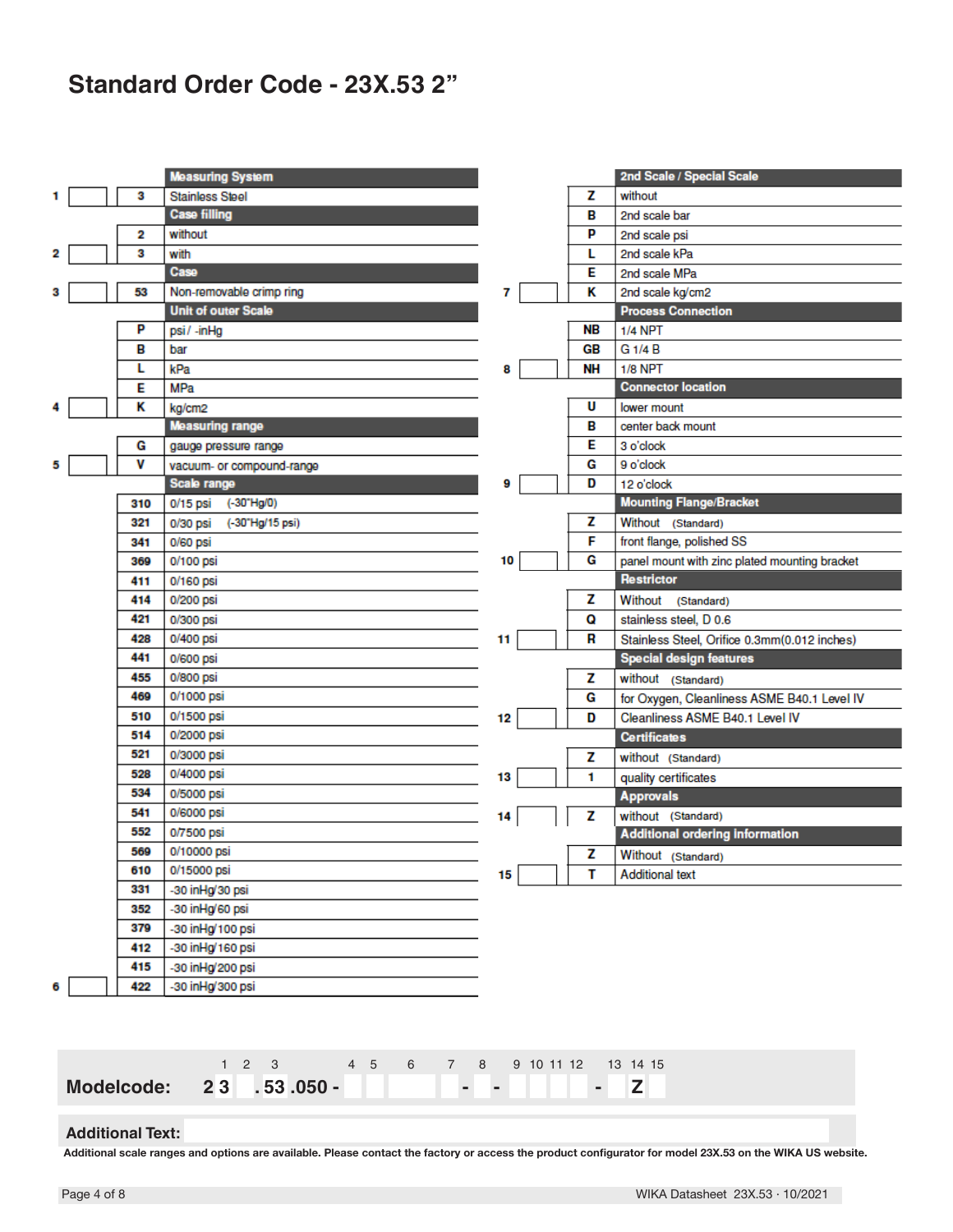## **Quick Order Guide/Standard Items - 23X.53 21/2"**

Specifications according to data sheet 23X.53 and 23X.54<br>Nominal size 2.5" Nominal size

**Standard features**

Measuring System Stainless Steel<br>Process Connection 1/4 NPT Process Connection

Accuracy Class  $+/- 2/1/2%$  (ASME B40.100 Grade A)<br>Case material Stainless steel 1.4301 (standard) Stainless steel 1.4301 (standard)

#### **Ordering information**

| Case                       |                              |             |          | Non-removable crimp ring |               |              |              |  |  |  |  |  |  |
|----------------------------|------------------------------|-------------|----------|--------------------------|---------------|--------------|--------------|--|--|--|--|--|--|
| <b>Case filling</b>        |                              |             | without  |                          |               | with         |              |  |  |  |  |  |  |
| <b>Connector location</b>  |                              |             |          | Œ                        |               |              | $\mathbf u$  |  |  |  |  |  |  |
| <b>Unit of outer Scale</b> |                              | psi / -inHg |          | psi / -inHg              |               | psi / -inHg  | psi / -inHg  |  |  |  |  |  |  |
| Scale range                | 2nd Scale / Special<br>Scale | without     | without  | 2nd scale bar            | 2nd scale kPa | without      | without      |  |  |  |  |  |  |
| $0/15$ psi                 |                              | 9768734     | 9768351  | 50603515                 | 7310315       | 9833604      | 9833272      |  |  |  |  |  |  |
| $0/30$ psi                 |                              | 9768726     | 9768343  | 4335911                  | 7310366       | 9833590      | 9833264      |  |  |  |  |  |  |
| $0/60$ psi                 |                              | 9768718     | 9768335  | 8992848                  | 8993089       | 9833582      | 9833255      |  |  |  |  |  |  |
| $0/100$ psi                |                              | 9768700     | 9768327  | 8992856                  | 8993097       | 9833574      | 9833247      |  |  |  |  |  |  |
| $0/160$ psi                |                              | 9768696     | 9768319  | 8992865                  | 8993101       | 9833565      | 9833239      |  |  |  |  |  |  |
| $0/200$ psi                |                              | 9768688     | 9768300  | 8992873                  | 8993119       | 9833557      | 9833221      |  |  |  |  |  |  |
| $0/300$ psi                |                              | 9768670     | 9768297  | 8992881                  | 8993127       | 9833549      | 9833213      |  |  |  |  |  |  |
| 0/400 psi                  |                              | 9768661     | 9768289  | 50982274                 | 7310439       | 9833531      | 9833205      |  |  |  |  |  |  |
| 0/600 psi                  |                              | 9768653     | 9768270  | 9779685                  | 9779693       | 9833523      | 9833191      |  |  |  |  |  |  |
| 0/1000 psi                 |                              | 9768645     | 9768262  | 8992899                  | 8993135       | 9833515      | 9833183      |  |  |  |  |  |  |
| 0/1500 psi                 |                              | 9768637     | 9768254  | 8992903                  | 7310499       | 9833506      | 9833175      |  |  |  |  |  |  |
| 0/2000 psi                 |                              | 9768629     | 9768246  | 8992911                  | 8993152       | 9833493      | 9833166      |  |  |  |  |  |  |
| 0/3000 psi                 |                              | 9768610     | 9768238  | 8992929                  | 52906341      | 9833485      | 9833158      |  |  |  |  |  |  |
| 0/5000 psi                 |                              | 9768602     | 9768220  | 8992937                  | 8993178       | 9833476      | 9833140      |  |  |  |  |  |  |
| 0/10000 psi                |                              | 9768599     | 9768211  | 8992954                  | 8993195       | 9833468      | 9833132      |  |  |  |  |  |  |
| 0/15000 psi                |                              | 50401581    | 9779715  | 9776715                  | 9779723       | 50987764     | 9779715-0003 |  |  |  |  |  |  |
| -30 inHg/0 psi             |                              | 9768777     | 9768394  | 52875470                 | 7309661       | 9833646      | 9833310      |  |  |  |  |  |  |
| -30 inHg/15 psi            |                              | 4386189     | 4259029  | 52875471                 | 52812065      | 4210194      | 4257905      |  |  |  |  |  |  |
| -30 inHg/30 psi            |                              | 9768769     | 9768386  | 52875472                 | 52428486      | 9833638      | 9833302      |  |  |  |  |  |  |
| -30 inHg/60 psi            |                              | 9768750     | 9768378  | 52875473                 | 7310269       | 9833620      | 9833298      |  |  |  |  |  |  |
| -30 inHg/100 psi           |                              | 4382621     | 50771990 | 52620174                 | 7310277       | 4382621-0001 | 50164619     |  |  |  |  |  |  |
| -30 inHg/160 psi           |                              | 9768742     | 9768360  | 52875474                 | 52875476      | 9833612      | 9833280      |  |  |  |  |  |  |
| -30 inHg/200 psi           |                              | 50590324    | 52875469 | 52875475                 | 52875477      | 50091905     | 52912385     |  |  |  |  |  |  |



available on stock available after production

- not available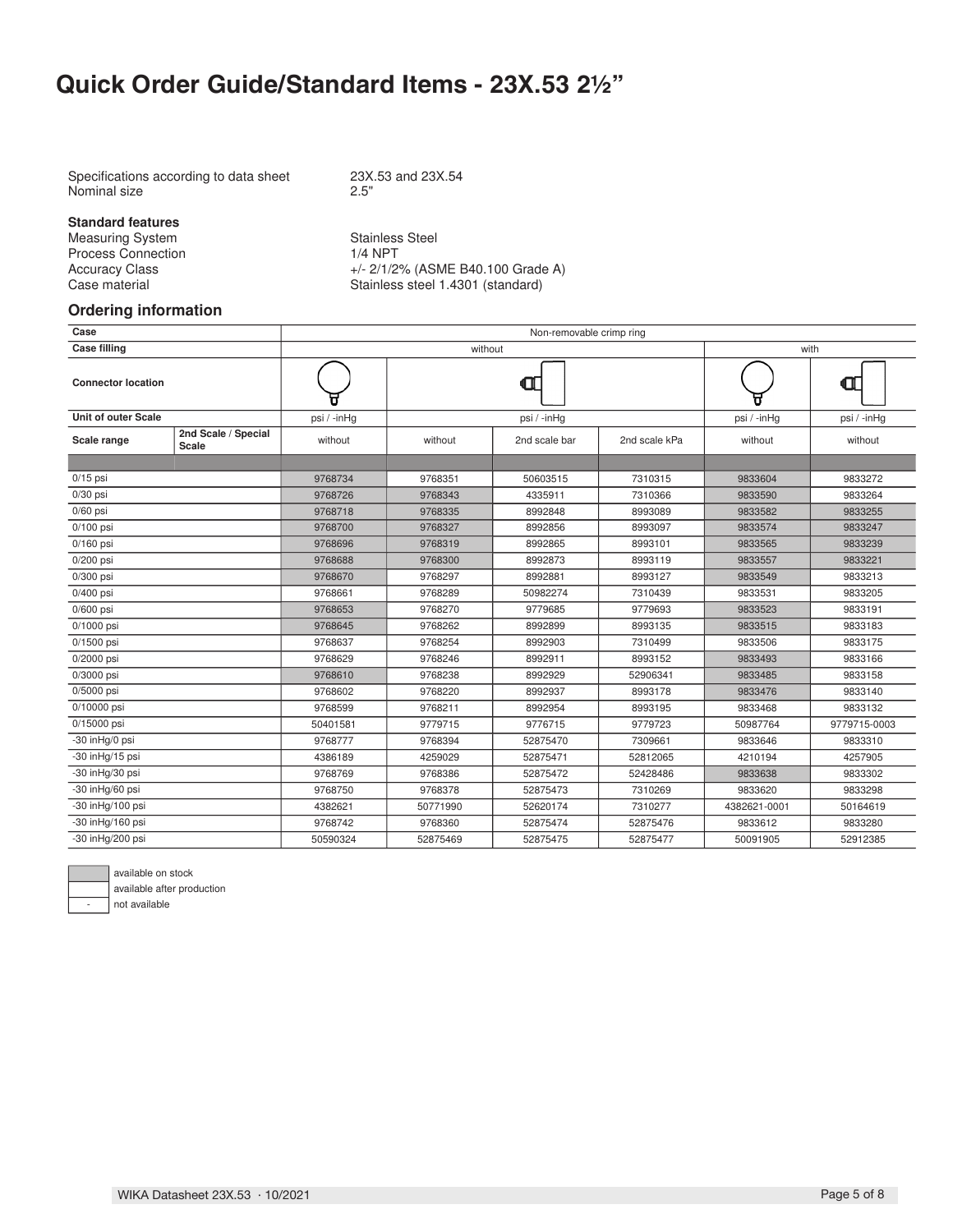## **Standard Order Code - 23X.53 21/2"**

|   |     | <b>Measuring System</b>     |    |    | 2nd Scale / Special Scale                    |
|---|-----|-----------------------------|----|----|----------------------------------------------|
|   | 3   | <b>Stainless Steel</b>      |    | z  | without                                      |
|   |     | <b>Case filling</b>         |    | в  | 2nd scale bar                                |
|   | 2   | without                     |    | P  | 2nd scale psi                                |
| 2 | з   | with                        |    | L  | 2nd scale kPa                                |
|   |     | Case                        |    | E  | 2nd scale MPa                                |
|   | 53  | Non-removable crimp ring    | 7  | κ  | 2nd scale kg/cm2                             |
|   |     | <b>Unit of outer Scale</b>  |    |    | <b>Process Connection</b>                    |
|   | P   | psi/-inHg                   |    | NB | <b>1/4 NPT</b>                               |
|   | в   | bar                         |    | GА | G 1/8 B                                      |
|   | L   | kPa                         |    | GB | G 1/4 B                                      |
|   | E   | MPa                         | 8  | NΗ | $1/8$ NPT                                    |
|   | κ   | kg/cm2                      |    |    | <b>Connector location</b>                    |
|   |     | <b>Measuring range</b>      |    | U  | lower mount                                  |
|   | G   | gauge pressure range        |    | в  | center back mount                            |
|   | ۷   | vacuum- or compound-range   |    | Е  | 3 o'clock                                    |
|   |     | Scale range                 |    | G  | 9 o'clock                                    |
|   | 310 | $0/15$ psi<br>(-30"Hg/0)    | 9  | D  | 12 o'clock                                   |
|   | 321 | 0/30 psi<br>(-30"Hg/15 psi) |    |    | <b>Mounting Flange/Bracket</b>               |
|   | 341 | 0/60 psi                    |    | z  | Without (Standard)                           |
|   | 369 | 0/100 psi                   |    | F  | front flange, polished SS                    |
|   | 411 | 0/160 psi                   |    | c  | Rear Flange, Stainless Steel                 |
|   | 414 | 0/200 psi                   | 10 | κ  | Panel mount with Stainless steel U-clamp     |
|   | 421 | 0/300 psi                   |    |    | <b>Restrictor</b>                            |
|   | 428 | 0/400 psi                   |    | z  | Without<br>(Standard)                        |
|   | 441 | 0/600 psi                   |    | Q  | stainless steel, D 0.6                       |
|   | 455 | 0/800 psi                   | 11 | R  | Stainless Steel, Orifice 0.3mm(0.012 inches) |
|   | 469 | 0/1000 psi                  |    |    | <b>Special design features</b>               |
|   | 510 | 0/1500 psi                  |    | z  | without<br>(Standard)                        |
|   | 514 | 0/2000 psi                  |    | G  | for Oxygen, Cleanliness ASME B40.1 Level IV  |
|   | 521 | 0/3000 psi                  |    | D  | Cleanliness ASME B40.1 Level IV              |
|   | 528 | 0/4000 psi                  | 12 | N  | <b>NACE Sour Gas Service</b>                 |
|   | 534 | 0/5000 psi                  |    |    | <b>Certificates</b>                          |
|   | 541 | 0/6000 psi                  |    | z  | without (Standard)                           |
|   | 552 | 0/7500 psi                  | 13 | 1  | quality certificates                         |
|   | 569 | 0/10000 psi                 |    |    | <b>Approvals</b>                             |
|   | 610 | 0/15000 psi                 | 14 | z  | without (Standard)                           |
|   | 331 | -30 inHg/30 psi             |    |    | <b>Additional ordering information</b>       |
|   | 352 | -30 in Hg/60 psi            |    | Z  | Without (Standard)                           |
|   | 379 | -30 in Hg/100 psi           | 15 | т  | <b>Additional text</b>                       |
|   | 412 | -30 in Hg/160 psi           |    |    |                                              |
|   | 415 | -30 inHg/200 psi            |    |    |                                              |
|   | 422 | -30 in Hg/300 psi           |    |    |                                              |
|   |     |                             |    |    |                                              |

|                                 | 123 |  | 4 5 6 7 8 9 10 11 12 13 14 15 |  |  |  |  |  |
|---------------------------------|-----|--|-------------------------------|--|--|--|--|--|
| Modelcode: 23 .53.063 - 1 - 1 2 |     |  |                               |  |  |  |  |  |

#### **Additional Text:**

**Additional scale ranges and options are available. Please contact the factory or access the product configurator for model 23X.53 on the WIKA US website.**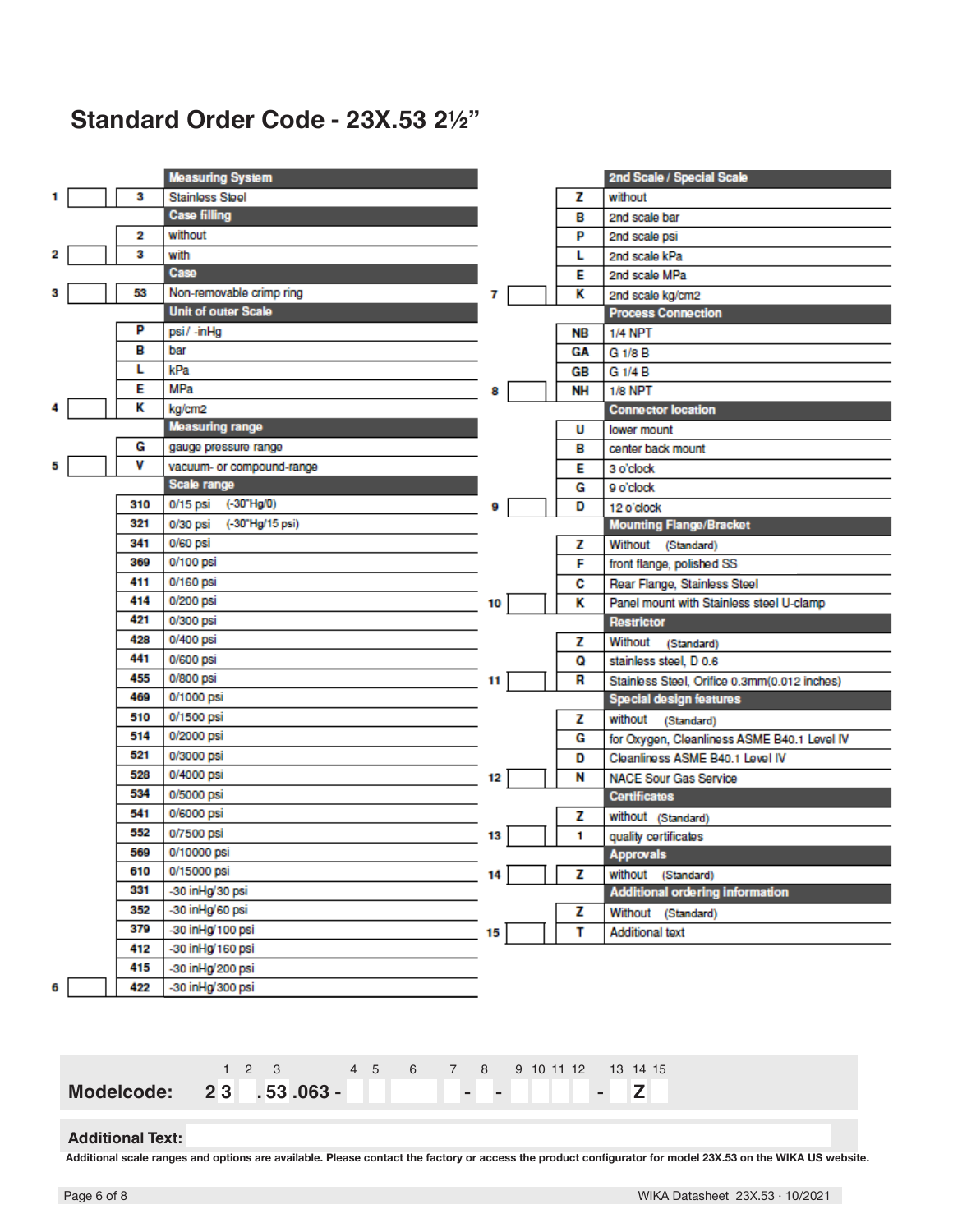### **Quick Order Guide/Standard Items - 23X.53 4"**

Specifications according to data sheet 23X.53 and 23X.54<br>Nominal size 100 mm Nominal size

#### **Standard features**

Measuring System<br>
2nd Scale / Special Scale<br>
2nd Scale<br>
3nd Scale<br>
3nd Scale<br>
3nd Scale<br>
3nd Scale<br>
3nd Scale<br>
3nd Scale<br>
3nd Scale<br>
3nd Scale<br>
3nd Scale<br>
3nd Scale<br>
3nd Scale<br>
3nd Scale<br>
3nd Scale<br>
3nd Scale<br>
3nd Scale<br>
3 2nd Scale / Special Scale<br>Accuracy Class Material pressure element

+/- 1% (ASME B40.100 Grade 1A)<br>Measuring System 316L

#### **Ordering information**

| Case                       |                           |           |                | Non-removable crimp ring |           |                |             |  |  |  |  |
|----------------------------|---------------------------|-----------|----------------|--------------------------|-----------|----------------|-------------|--|--|--|--|
| <b>Case filling</b>        |                           |           | without        |                          |           | with           |             |  |  |  |  |
| <b>Connector location</b>  |                           |           |                | ⊲₫                       |           | Φ              |             |  |  |  |  |
| <b>Unit of outer Scale</b> |                           |           | psi / -inHg    | psi / -inHg              |           | psi / -inHg    | psi / -inHg |  |  |  |  |
| Scale range                | <b>Process Connection</b> | $1/2$ NPT | <b>1/4 NPT</b> | $1/2$ NPT                | $1/2$ NPT | <b>1/4 NPT</b> | $1/2$ NPT   |  |  |  |  |
|                            |                           |           |                |                          |           |                |             |  |  |  |  |
| $0/15$ psi                 |                           | 9768513   | 9767428        | 9737120                  | 9833387   | 9833026        | 9831571     |  |  |  |  |
| $0/30$ psi                 |                           | 9768521   | 9767436        | 9737138                  | 9833395   | 9833035        | 9831589     |  |  |  |  |
| $0/60$ psi                 |                           | 9768530   | 9767444        | 9737146                  | 9833409   | 9833043        | 9831597     |  |  |  |  |
| $0/100$ psi                |                           | 9768548   | 9767452        | 9737154                  | 9833417   | 9833051        | 9831601     |  |  |  |  |
| $0/160$ psi                |                           | 9768556   | 9767460        | 9737162                  | 9833425   | 9833069        | 9831619     |  |  |  |  |
| $0/200$ psi                |                           | 9768564   | 9767479        | 9737170                  | 9833434   | 9833077        | 9831627     |  |  |  |  |
| 0/300 psi                  |                           | 9768572   | 9767487        | 9737189                  | 9833442   | 9833085        | 9831635     |  |  |  |  |
| $0/400$ psi                |                           | 9768580   | 9767495        | 9737197                  | 9833450   | 9833094        | 9831644     |  |  |  |  |
| 0/600 psi                  |                           | 9768963   | 9767509        | 9737200                  | 9833727   | 9833107        | 9831652     |  |  |  |  |
| 0/1000 psi                 |                           | 9768858   | 9767517        | 9737227                  | 9833697   | 9833115        | 9831678     |  |  |  |  |
| 0/1500 psi                 |                           | 9768866   | 4382613        | 9737235                  | 9833701   | 50417754       | 9831686     |  |  |  |  |
| 0/2000 psi                 |                           | 9768807   | 50025708       | 9737243                  | 9833655   | 50570838       | 9831695     |  |  |  |  |
| 0/3000 psi                 |                           | 9768874   | 50576151       | 9737251                  | 9833719   | 50563181       | 9831708     |  |  |  |  |
| 0/5000 psi                 |                           | 9768823   | 4232724        | 9737260                  | 9833663   | 4267927        | 9831716     |  |  |  |  |
| 0/10000 psi                |                           | 9768831   | 52806638       | 9737278                  | 9833671   | 4267935        | 9831725     |  |  |  |  |
| 0/15000 psi                |                           | 9768840   | 52873915       | 9737286                  | 9833689   | 52142809       | 9831733     |  |  |  |  |
| -30 inHg/0 psi             |                           | 9768459   | 9767576        | 9737057                  | 9833328   | 9833124        | 9831504     |  |  |  |  |
| $-30$ in Hg/15 psi         |                           | 9768467   | 9737910        | 9737065                  | 9833336   | 9831775        | 9831512     |  |  |  |  |
| $-30$ in Hg/30 psi         |                           | 9768475   | 9767398        | 9737073                  | 9833345   | 9832993        | 9831520     |  |  |  |  |
| $-30$ in Hg/60 psi         |                           | 9768483   | 9767401        | 52912433                 | 9833353   | 9833000        | 9831538     |  |  |  |  |
| -30 inHg/100 psi           |                           | 9737880   | 9737898        | 9737090                  | 9831741   | 9831759        | 9831546     |  |  |  |  |
| -30 inHg/160 psi           |                           | 9768491   | 9767410        | 9737103                  | 9833361   | 9833018        | 9831555     |  |  |  |  |
| -30 inHg/200 psi           |                           | 9768505   | 9737901        | 9737111                  | 9833379   | 9831767        | 9831563     |  |  |  |  |



available after production

not available